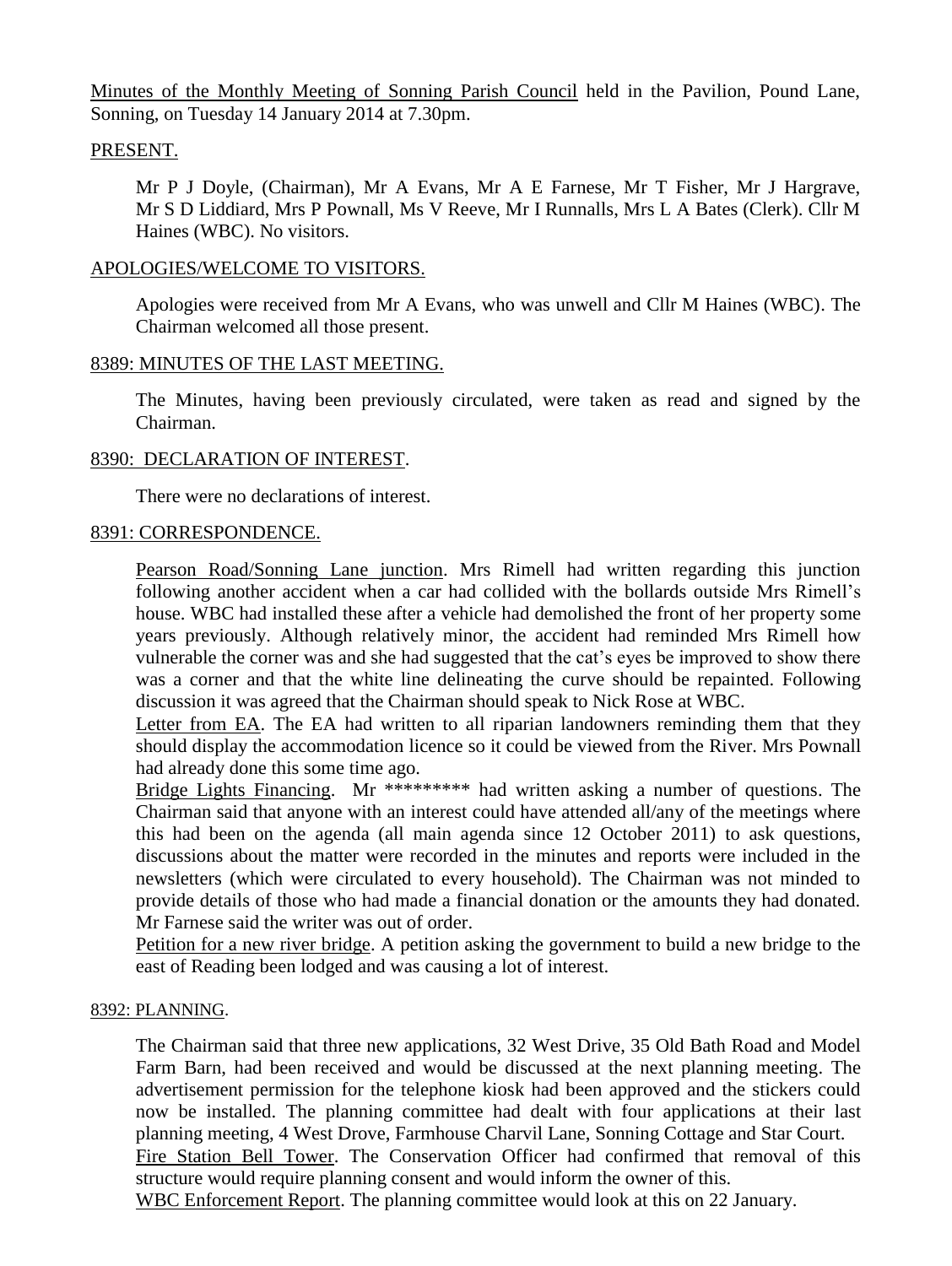# 8392: PLANNING (Cont'd).

Reading BC Enforcement had been declared unfit for purpose.

Request for clarification of S106 process for affordable housing. Clare Lawrence had responded to the Council's enquiry and said that the document from the outside valuer, who had reduced affordable housing contribution to nil, was not a public document. The question why this had happened needed to be answered. £180,000 S106 money was due on the August Field development, £40,000 for affordable housing and it was difficult to see how the Fire Station development's contribution had been reduced to nil, particularly as the site had been sold for £1.25M.

The following applications were ongoing: 1 Sonning Gate (F/2012/1398); Land facing Duffield Road (F/2013/0634); 11 Hawthorn Way (F/2013/1549): 4 West Drive (F/2013/2296. The following applications had been approved: Pearson Hall (A/2013/2036).

The following applications had been refused: 35 Little Glebe Sonning (F/2013/2150):

The following new applications had been received. Farmhouse Charvil Lane (CLP/2013/2498) Certificate of lawfulness for the proposed erection of a two storey rear extension with balcony single storey front extension to form front entrance single storey infill extension single storey extension to existing annexe plus conversion of existing loft of dwelling to additional habitable accommodation to include rear dormer extension with balcony and changes to existing fenestration and demolition of existing rear single storey extension and linked passage to existing annexe. 35 Old Bath Road (F/2013/2546) Erection of a single storey front extension to dwelling. 32 West Drive Sonning (F/2013/2523). Erection of one detached dwelling (amendment to planning consent F/2012/1435). Model Farm Barns Bath Road (F/2013/2526) Erection of single storey rear extension to existing building for B1(a) office use. Sonning Cottage Pound Lane (F/2013/2190) Construction of a second storey front and rear extension with patios under new side porch new garage and moving the front retaining wall following the demolition of the existing garage and rear conservatory. Star Court Thames Street (F/2013/2455). Erection of two storey side extensions to dwelling plus part demolition of an existing single storey extension.

# 8393: S & S E SOCIETY HIGHWAYS POSITION PAPER.

The Chairman read out parts of the position paper. It included an aspiration that pavements should be 1.5 metres wide to allow mobility vehicles to use them. This could not be achieved in most areas in Sonning and introduction of such widths would have a visually negative effect in the Conservation Area. Mr Fisher said that he had followed up his responsibility by speaking to Mrs Argent, who understood the difficulties the narrow pavements represented to parents with pushchairs and/or young children. Traffic speed continued to be a hazard and Mr Fisher suggested that Sonning Primary School might be aware if there had been any incidences involving parents and speeding vehicles. Mrs Argent would not consider allowing her children to walk to school until they were at least of secondary school age. Many parents parked in Pound Lane as the car park could not accommodate all the cars. The Chairman said that he had contacted WBC for clarification over pavement widths, there was no suggestion that the 1.5 metres standard would be applied to Sonning's narrow footpaths. The Chairman had also e-mailed Dr O'Callaghan who felt that SPC was too solution focussed. Mr Farnese suggested Charvil Lane as one area where it might be possible to install a new pavement although this would involve purchasing the land from the University Farm. The Chairman said that hedges and other wildlife habitat would need to be removed. More information was required.

# 8394: CONSERVATION ASSESSMENT.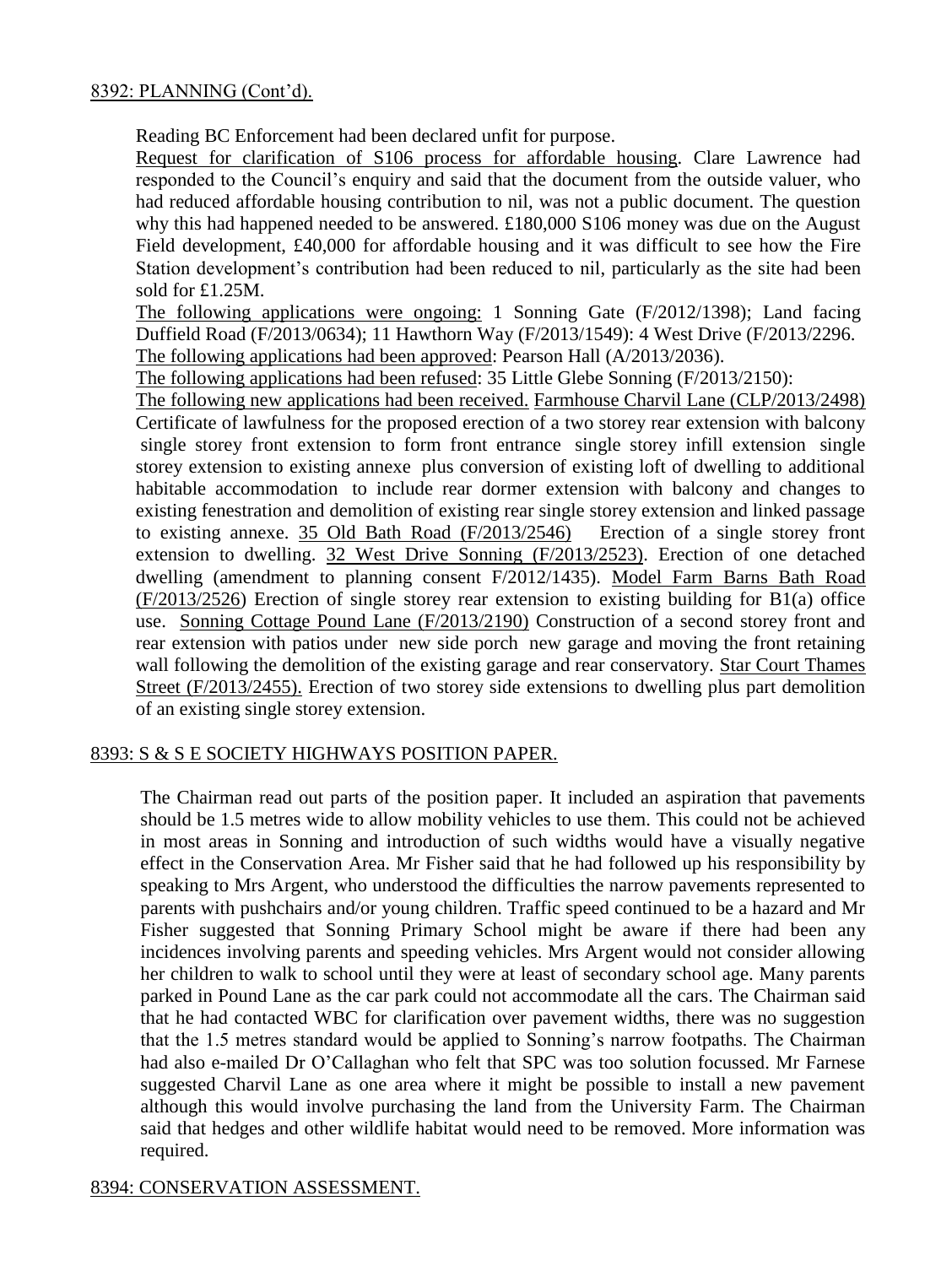The Chairman said he was hoping to get some feedback from the Society, it might be necessary

### 8394: CONSERVATION ASSESSMENT (Cont'd).

to involve an expert in writing up the final document. An e-mail had been received from the newly appointed WBC Neighbourhood Planner, Rebecca Bird, who was under the impression that SPC had contacted WBC about the possibilities of producing a Neighbourhood Plan. The Chairman had replied to say this was not currently under discussion but he would be in touch if the need arose. Mr Liddiard said this was likely to be an expensive exercise and no development land appeared to be available.

#### 8395: QUESTIONS FOR BOROUGH COUNCILLOR.

In the absence of Cllr Haines there were no questions.

#### 8396: PARISHIONERS QUESTIONS

There were no questions.

### 8397: DEFIBRILLATOR.

The cabinet, which would hold the defibrillator, and the defibrillator were on display and Ms Reeve gave a demonstration to show how the defibrillator worked and agreed to find out the cost of a replacement battery. Ms Reeve said that the cabinet would be fixed inside the telephone kiosk and wired up to the electricity supply. This would take place at the beginning of February. The ambulance service were offering to hold information sessions for interested residents, possibly in the Pearson Hall depending on availability, and Ms Reeve would check out dates. Each session could accommodate up to 40 people and two sessions might be available. Ms Reeve was keen to establish another defibrillator point, possibly at Beech Lodge. Ms Reeve would draft a letter for the Clerk to circulate to Beech Lodge, the sports clubs etc. Mr Farnese asked how soon after a heart attack should the defibrillator be used and Ms Reeve said 5 minutes, after that the person's life expectancy/full recovery reduced drastically. The Chairman said that there would be an additional cost for connecting to the electricity supply (which would include a light in the cabinet and a light sensor in the ceiling) and for the stickers/display units. He was obtaining estimates and would bring them to the February meeting for approval. The Pearson Hall Management Committee would pay up to £190 towards the electrical installation, the amount remaining from the Fire Brigade Trust contribution. There would be space for some advertising. Once installation had been completed the Chairman would inform the press about an official opening.

# 8398: WEB SITE.

Councillors agreed to provide Ms Reeve with some information about themselves for inclusion on the web site. Ms Reeve was leading one group and Mrs Hicks the other. Mr Liddiard was assisting Mrs Hicks and this included making contact with sports clubs etc. Ms Reeve said there were several pieces of information that she would like the Clerk to provide and agreed to provide a list. The Chairman would provide information about the planning process, Mrs Pownall would provide information about KGV Field and the playground, Mr Farnese on the Wharf, Technical Services and the Litter Pick, Mr Evans on Highways, Mr Hargrave on the Sonning Regatta and the Clerk on the allotments. The Clerk would ask Ms Robinson to provide information about the Sonning Scarecrows and Mr Bates about the R.N.L.I. Mr Hargrave would speak to the RBCS about their I.T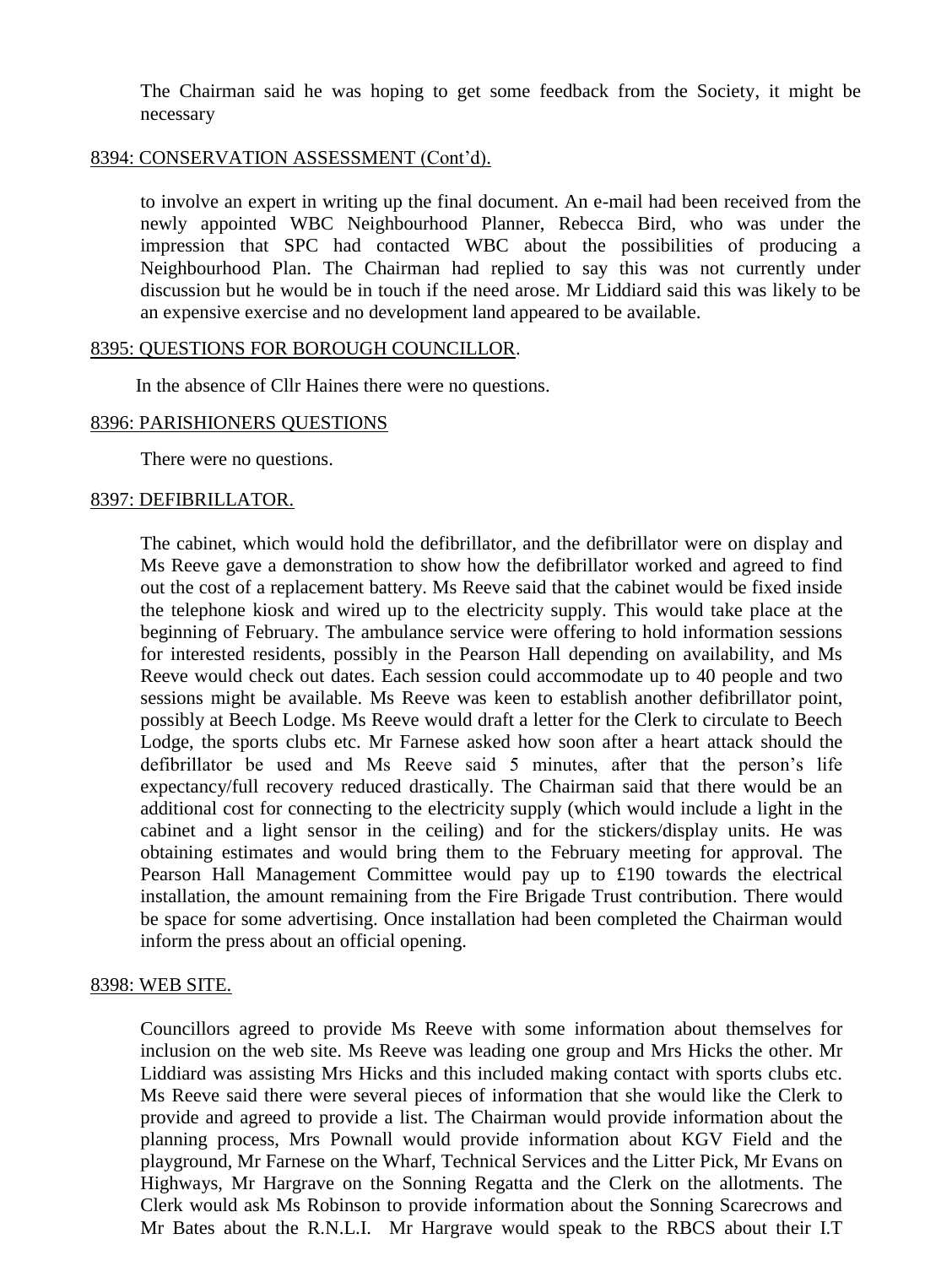Department designing a new SPC logo. Ms Reeve said it would be important to get all the information in by the end of January to allow Mr Gilmore sufficient time to put everything together by the end of February.

#### 8399: FINANCE.

- a) Report. The Clerk had prepared a report which was noted. The Clerk would write to the allotment holders advising them that there was a need to maintain their plots.
- b) 2014/15 Draft Budget/Precept. The Clerk said that WBC had written to explain that the government subsidy for Council Tax had been reduced to £100,000, from £150,000 in 2013/14 and would be reduced to £50,000 in 2015/16. The 2014/15 grant would be £809.69. Following discussion the Chairman proposed setting the Precept at £31459 plus the grant of £809.69, Mr Farnese seconded and this was unanimously approved.
- c) Payment of Accounts. The Chairman proposed making the following payments Mr Runnalls seconded and these were unanimously approved.

#### December

| SCS Mow main field $288.13 + SLTC$ 84                   | 372.13   |
|---------------------------------------------------------|----------|
| Mrs L A Bates (Refund Bridge Official Opening expenses) | 163.70   |
| $Quadron - Dog Bins$                                    | 83.58    |
| Sonning Landscapes – Mow Playground $26.00 +$ Wharf 52  | 78.00    |
| Canon Tree Care – Wharf Willow – main part              | 1080.00  |
| Mr A E Farnese – Christmas meeting - Refreshments       | 29.74    |
| Thames Water Allot 157.45, Pav. 151.67, Rec 181.13      | 490.25   |
| G D Contracting – Lights Ground works                   | 11190.00 |
| <b>SSE Light Installation</b>                           | 5570.00  |
| Scribe – Accounts Package                               | 234.00   |
|                                                         | 19291.40 |

d) Barclays Bank. The Clerk would accompany Mr Farnese and Mr Runnalls to Barclays bank in order to set up the account. Mrs Pownall would visit the bank seperately.

#### 8400: PROPOSALS FOR QUEENS JUBILEE CELEBRATIONS.

The Chairman said that the most suitable place for the memorial plate was on the traffic light power cabinet. Mr Hargrave and Mr Fisher were continuing with plans for the additional funding requests. The Chairman said there had been one or two negative comments about the lights but the majority had been supportive.

#### 8401: HIGHWAYS

### 8402: HIGHWAYS.

In the absence of Mr Evans the Chairman said that there was some feeling that the Council could not continue with some of the proposals put forward by the S&SE Society as they were unrealistic with little prospect of them being achieved. The Chairman had spoken to Nick Rose (WBC Wokingham Highways Partnership) who had said that WBC had to accept that